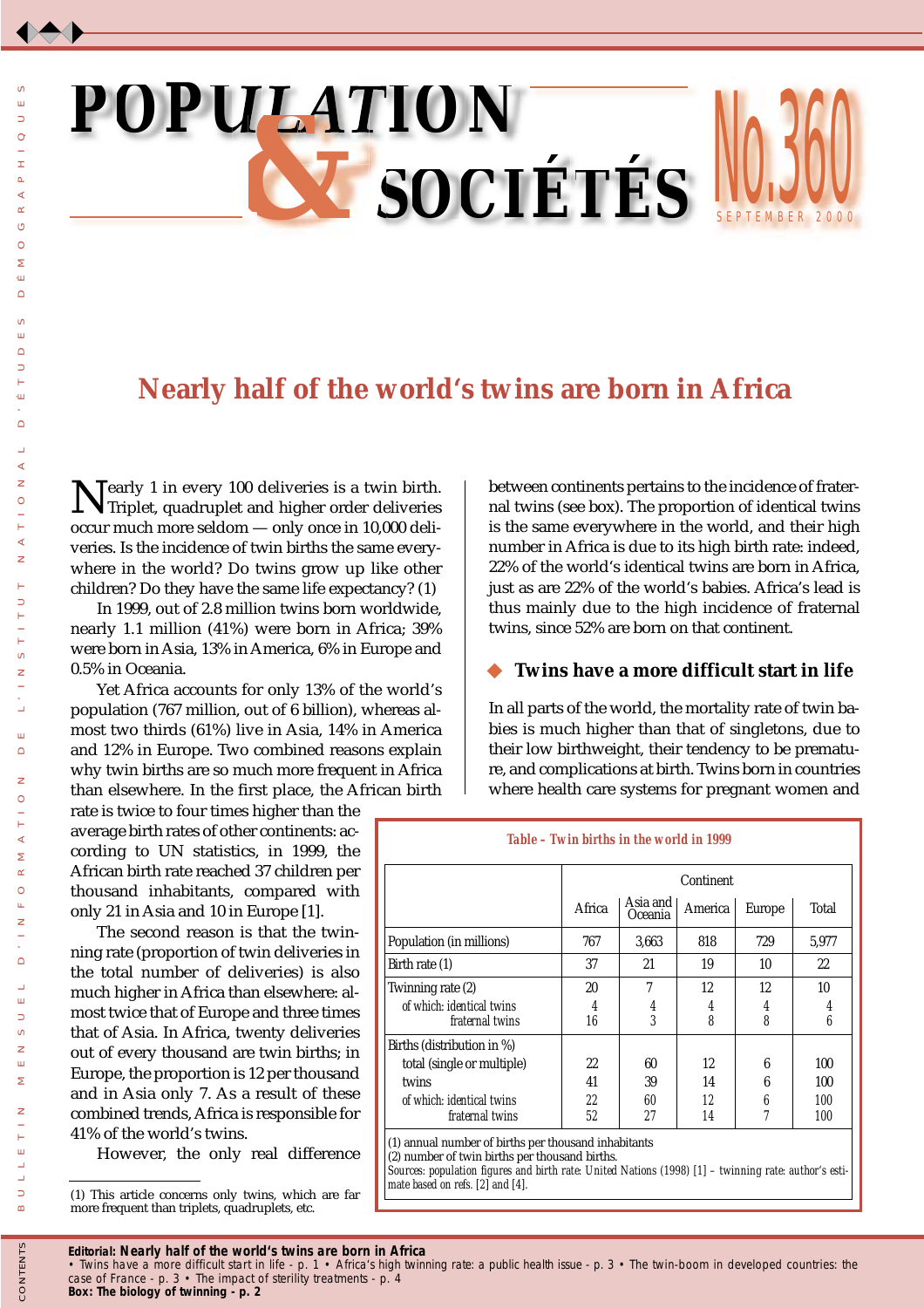newborn infants are deficient are thus often doomed to an early death. In countries where such care systems have been set up, the mortality rate of twins, like that of other children, has declined, though it nonetheless remains much higher.

Twins run the highest risk of dying at birth and just after. The risk of giving birth to a stillborn twin is three to four times as high as that of giving birth to a stillborn singleton. Thus, in Africa, the rate of stillbirths, which, as it is, is quite high for singletons (between 20 and 50 per 1,000) is even higher for a twin (from 100 to 200 per 1,000). In other words, almost one in five or ten twins is stillborn [2]. In developed countries, the rate of stillbirths, though five to ten times lower than in Africa, is still four times higher for twins than for singletons — for instance, in 1994, the rate in England and Wales was 19.2 per 1,000 for the former and 5.3 for the latter [3].

The mortality rate of twins born alive is also

It is a long known fact that twins come in two kinds: identical twins and fraternal twins. Biologists call the former monozygotic twins and the latter dizygotic twins, in reference to their different origins:

*Identical (monozygotic) twins* are born from a single egg, or zygote, resulting from the fertilization of an ovum by a spermatozoon; in the course of its development, the egg splits into two parts. The two resulting embryos are genetically identical, which explains the great resemblance of monozygotic twins. In particular, they are always of the same sex.

*Fraternal (dizygotic) twins* are born from the ovulation and fertilization of two different ova during the same cycle. Each of these ova is fertilized by a spermatozoon and the twins resulting from these two eggs or zygotes are no more similar, from a genetic point of view, than ordinary brothers and sisters. Fraternal twins can be of the same sex or of opposite sex, both variants being equally frequent.

Fraternal and identical twins thus correspond to two different biological processes, and their incidence depends on different factors.

Identical twin deliveries always occur at the rate of 3.5 to 4 per 1,000, regardless of the mother's age, birth order or geographic origin. The same proportion has actually been observed among all mammals, except for some armadillos which systematically give birth to monozygotic quadruplets or octuplets. In addition, all women seem to run an equal risk of having identical twins, whether or not they have previously given birth to twins [4].

Conversely, the proportion of fraternal twin births is extremely variable. The main factors influencing these variations are:

*the age of the mother.* Beginning with a near zero level at puberty, the proportion steadily increases up to the age of 37, where it reaches its maximum level, then rapidly decreases back to zero level by the time of higher than that of singletons: in the first month following birth, the mortality rate is five to seven times higher for the former than for the latter, both in developing countries, where infant mortality rates are high, and in developed countries, where the rate is low [2, 3]. After the first month, the gap decreases, but until the age of one year, regardless of the total rate, the mortality rate of twins still remains twice to three times higher than that of singletons. The mortality rate of twins continues to exceed that of singletons throughout childhood.

In addition to this biological handicap, which is primarily linked to low birthweight, pre-term delivery and complications at birth, twins may sometimes suffer social discrimination. Indeed, no society is indifferent to twins. Some societies welcome their birth as a happy event worth celebrating, while others see it as a misfortune and fear them. The care given to twins depends on this perception. In Africa, twins are often

#### **The biology of twinning**

menopause (1);

*the order of birth.* The age factor being equal, the dizygotic twinning rate increases with every childbirth. This factor is nevertheless less influential than age;

*the geographic origin.* The same variations according to the mother's age and the order of birth are observed everywhere, but their intensity differs from one place to another. The age of the mother and the order of birth being equal, the dizygotic twinning rate is twice as high in Sub Saharan Africa, than in Europe, and four to five times higher than in China or Japan. These variations are partly linked to hormonal differences of genetic origin (2);

*individual and family characteristics.* Some women may have several sets of fraternal twins; this predisposition to twin pregnancies is partly genetic and can be observed among the sisters and daughters of women who have had twins;

*medical treatments.* In the 1970s, the popularity of sterility treatments modified the trends described above by stimulating a high increase in the twinning rates of developed countries, where these treatments are most widespread. The twinning rate increased in particular among older women, who are more likely to turn to such treatments.



<sup>(1)</sup> This variation corresponds to that of the Follicle Stimulating Hormone (FSH), which ensures the development of the ova. The rate of this hormone in the blood steadily increases with age. The drop in the fraternal twin rate after the age of 37 could be due to weaker ovarian functions and to the higher mortality of fertilized eggs as menopause draws nearer.

<sup>(2)</sup> The FSH rate is on average higher in populations with high twinning rates than in those with low twinning rates. These hormonal differences are partly genetic; this explains, for example, why the twinning rate of the "Black" population in the United States was until recently much higher than that of the "White"populations, somewhere in between the European and the African rates; indeed, African-Americans are the result of a mix between populations of European and African origin.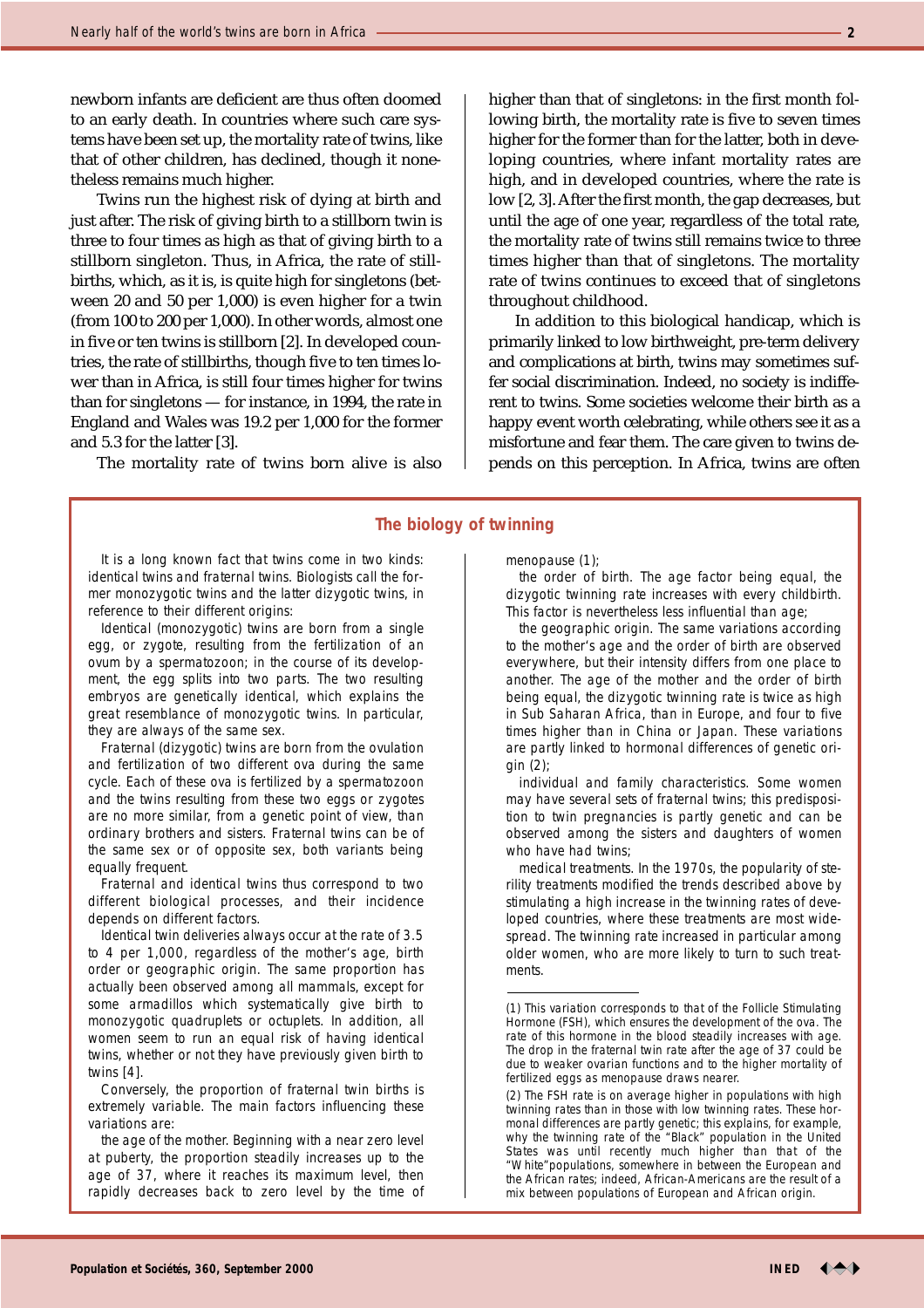believed to possess supernatural powers; they may be overly protected or on the contrary completely rejected. Here is an example of such opposite extremes:

"For the Dogon, the Bambara and the Malinke of West Africa, twins recall and embody a mythical ideal. They represent, as it were, a state of perfection […] which non-twins have lost for ever. The first living creatures were pairs of twins of opposite sex. Losing this twin nature […] was the price human beings had to pay for a misdeed committed by a forefather long ago. But the birth of twins is a reminder of this early state of bliss, and celebrated everywhere for this reason." [5].

Conversely, several central African peoples, like the Ndembu and the Lele, for example, consider the birth of twins to be animal and repulsive. The Luba of Congo call them "children of misfortune" and the Tonga traditionally killed one of the pair [5].

These customs have for the most part disappeared, but the overmortality of twins is often higher in East or South Africa than in West Africa, where they are generally given a warmer welcome [2].

#### **Africa's high twinning rate: a public health issue**

In addition to the handicaps listed above, African twins suffer the added disadvantage of being born in the region with the highest mortality rate in the world. Owing to this combination of negative factors, very few manage to survive: between a quarter and a half die before reaching the age of 5. The high frequency of twin births thus prevents the African infant mortality rate from decreasing. With a twinning rate of 20 per 1,000 and a twin mortality rate before age one which is four times higher than that of other babies, the deaths of twins account for 11 to 14% of deaths of all infants of that age.

The problem is particularly acute in regions such as Southwest Nigeria, where one in every twenty deliveries is a twin birth, and one child in ten a twin (2). The overmortality rate of twins is three to four times higher than that of singletons and the deaths of twins account for 25 to 30% of deaths of infants under the age of one. Given the greater vulnerability of these children, greater commitment in terms of prenatal and neo-natal care for mothers-to-be and infants is comparatively needed in order to obtain a similar decrease in the infant mortality rate. The high proportion of deaths of twins is indeed a serious public health issue and warrants the setting up of special monitoring programs to identify twin pregnancies and provide special care to future mothers and newborn babies. The aim of such programs would be to ensure that deliveries are performed in good conditions and that the twins, once born, are duly



vaccinated and fed — nursing two babies at once is not an easy task — , and cared for when they are ill.

## **The twin-boom in developed countries: the case of France**

Until recently, developed countries had much lower twinning rates than Africa; they are now quickly catching up, due to the increasing frequency of twin births. In France, for instance, in the first half of the century, the incidence of twin deliveries was about 1 per 100, a proportion which did not significantly vary, except during World War I, when the twinning rate temporarily rose. In the 1960s, the proportion of twin deliveries declined, reaching a low 8.9 per 1,000 in 1972. The rate then began to climb again and by 1987, it had risen back to the level of the first half of the century. However, the upward trend did not stop there, and even gained momentum: by 1998, the twinning rate had reached 14.7 per 1,000, a 65% increase compared with 1972 (6). The same downwards and upwards trends were observed in most developed countries. What is the explanation?

The twinning rate depends on many different factors, among which the age of the mother and the or-

<sup>(2)</sup> Though the average twinning rate in Africa is 20 per 1,000, it varies within the continent. It is lower in North Africa and in East Africa, and higher in West Africa (2). Within West Africa itself, the rate is very high — at least 25 per thousand births — in the coastal range going from Ghana to Cameroon, along the Gulf of Guinea. Within this range, record rates, around 40 to 45 per thousand, have been observed among the Yoruba, the main ethnic group of Southwest Nigeria [3].